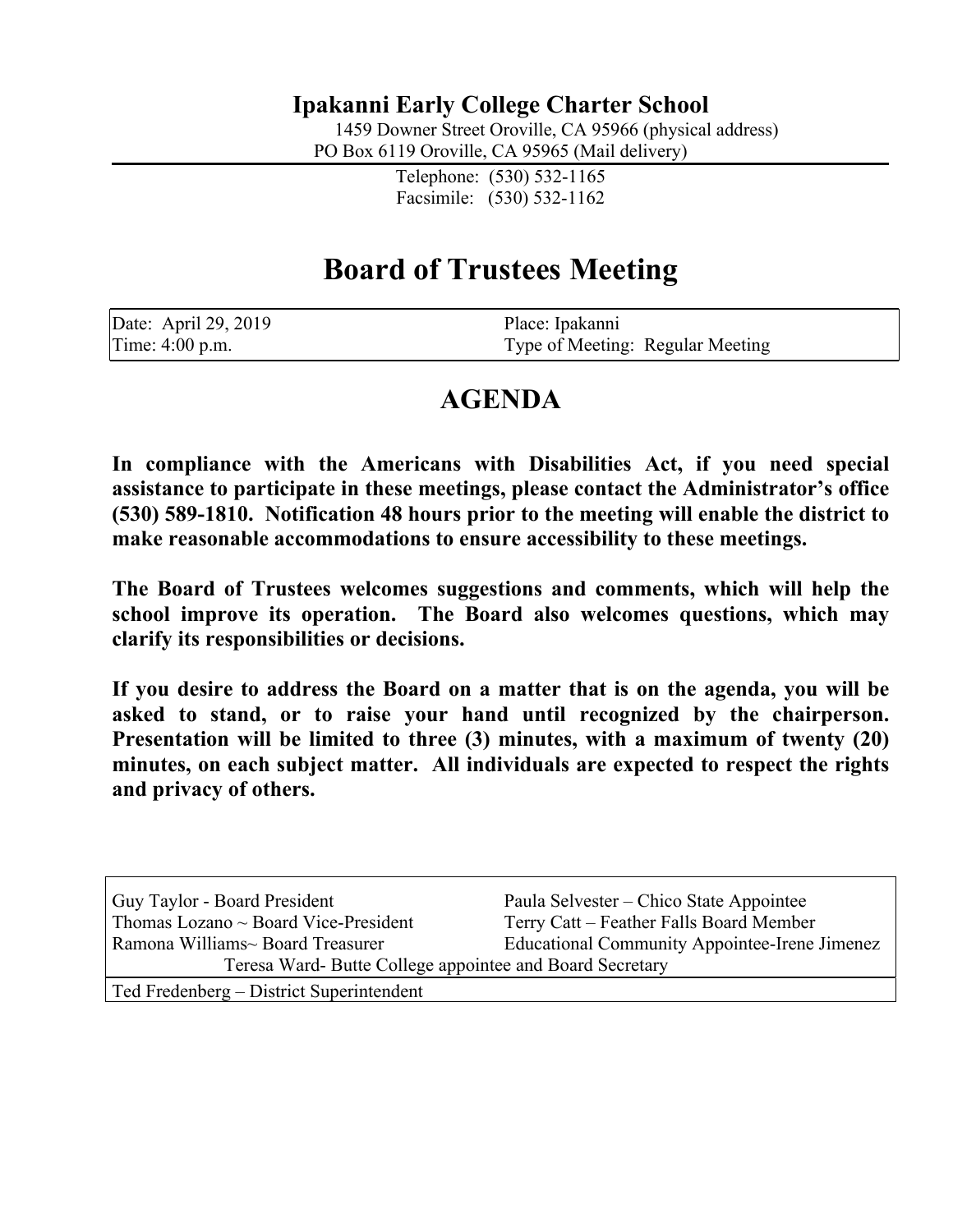$\mathcal{L}_\text{max}$  , and the set of the set of the set of the set of the set of the set of the set of the set of the set of the set of the set of the set of the set of the set of the set of the set of the set of the set of the

#### **PRELIMINARY:**

| 1.0 | () Call to order – Time                |                                                                                                                                                                                                                  |                                                                                     |                              |
|-----|----------------------------------------|------------------------------------------------------------------------------------------------------------------------------------------------------------------------------------------------------------------|-------------------------------------------------------------------------------------|------------------------------|
|     | Roll Call:                             | Guy Taylor, Board President<br>Thomas Lozano, Vice-President<br>Ramona Williams, Treasurer<br>Teresa Ward, Secretary<br>Paula Selvester, Board Member<br>Terry Catt, Board Member<br>Irene Jimenez, Board Member | <b>PRESENT</b><br>$\left(\begin{array}{c} \end{array}\right)$<br>$\left( \ \right)$ |                              |
|     | Others Present:                        | Walter Gramps, Administrator                                                                                                                                                                                     | $\left( \right)$                                                                    |                              |
| 2.0 | <b>BOARD ITEMS:</b>                    |                                                                                                                                                                                                                  |                                                                                     |                              |
|     | 2.1 Adoption of Agenda                 |                                                                                                                                                                                                                  |                                                                                     | <b>ACTION</b>                |
|     | Motion                                 | Second<br>Vote                                                                                                                                                                                                   |                                                                                     |                              |
|     | 2.2 Approval of March 29, 2019 Minutes |                                                                                                                                                                                                                  |                                                                                     | <b>ACTION</b><br>Exhibit 2.2 |
|     | Motion                                 | Second<br>Vote                                                                                                                                                                                                   |                                                                                     |                              |
|     |                                        |                                                                                                                                                                                                                  |                                                                                     |                              |

#### 3.0 **PUBLIC PRESENTATIONS**:

This is the time the President will invite anyone in the audience wishing to address the Board on a matter not listed on the agenda to make a presentation. Presentations will be limited to five (5) minutes; maximum for twenty (20) minutes to each subject matter. State law prohibits the Board from taking action and possible discussion on any item presented if it is not listed on the agenda.

### 4.0 **STAFF PRESENTATION:**

This is the time the President will invite any member of the district staff wishing to address the Board on a matter not listed on the agenda to make a presentation. Presentations will be limited to five (5) minutes; maximum for twenty (20) minutes to each subject matter. State law prohibits the Board from taking action and possible discussion on any item presented if it is not listed on the agenda.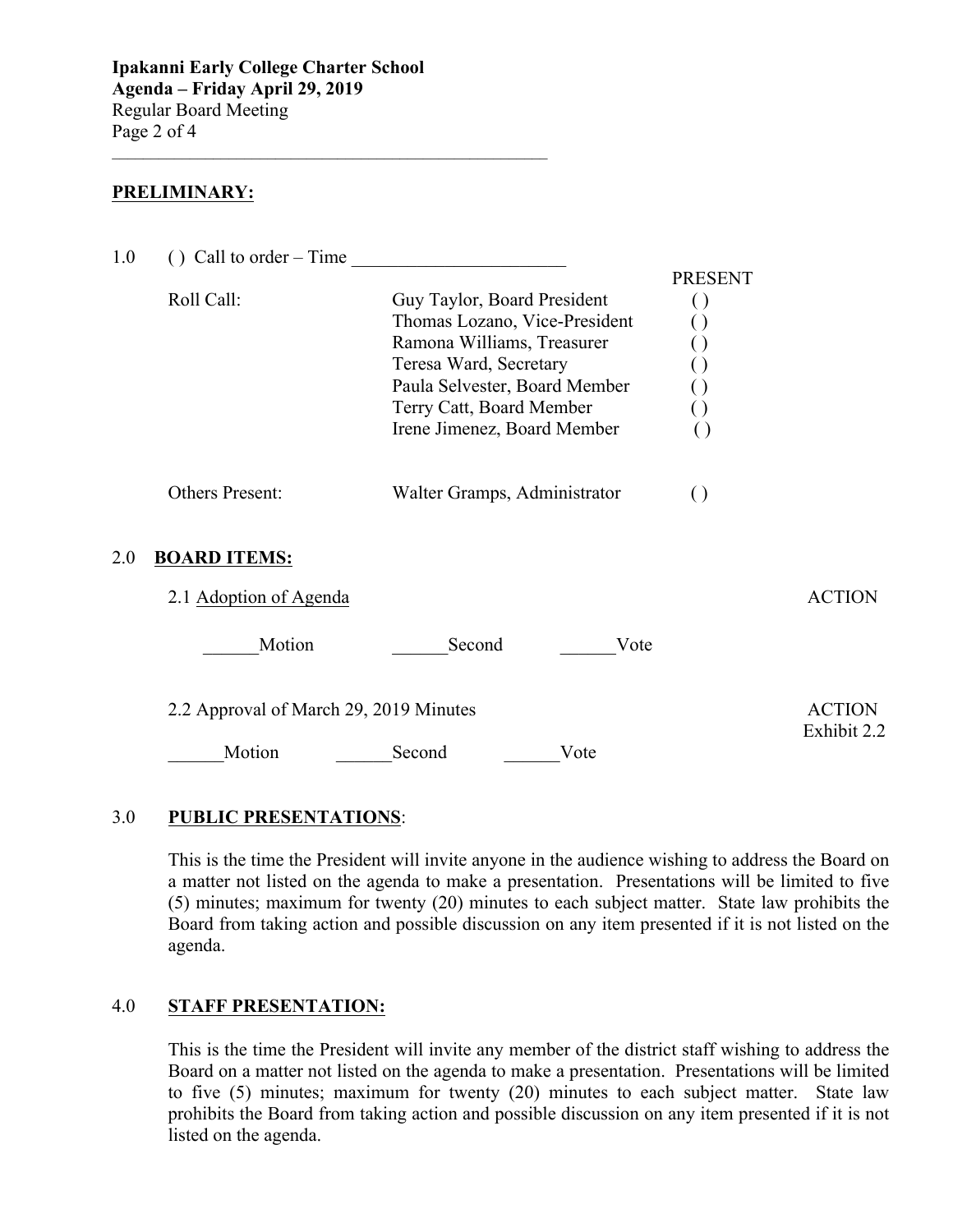#### 5.0 **REPORTS:**

|     | 5.1 Administrators Report             |        |      | <b>INFORMATION</b>           |
|-----|---------------------------------------|--------|------|------------------------------|
| 6.0 | <b>PUBLIC INTERESTS:</b>              |        |      |                              |
| 7.0 | <b>INSTRUCTION:</b>                   |        |      |                              |
|     | 7.1 Approve 2019-2020 School Calendar |        |      | <b>ACTION</b><br>Exhibit 7.1 |
|     | Motion                                | Second | Vote |                              |

### 8.0 **FINANCE/BUSINESS ACTION AND DISCUSSION ITEMS:**

\_\_\_\_\_\_\_\_\_\_\_\_\_\_\_\_\_\_\_\_\_\_\_\_\_\_\_\_\_\_\_\_\_\_\_\_\_\_\_\_\_\_\_\_\_\_\_\_\_\_\_\_\_\_\_\_

| 8.1 Approve Warrants (3303-3350) |        |      | <b>ACTION</b> |
|----------------------------------|--------|------|---------------|
|                                  |        |      | Exhibit 8.1   |
| Motion                           | Second | Vote |               |

| 8.2 Approval of CalCard/Handbook/Business Purpose Form |        |      | <b>ACTION</b><br>Exhibit 8.2 |
|--------------------------------------------------------|--------|------|------------------------------|
| Motion                                                 | Second | Vote |                              |

8.3 Cash Flow Projection for Remaining Fiscal Year Information Exhibit 8.3

 8.4 Approve 8% One-Time Bonus for current Certificated and Administrator ACTION Exhibit 8.4

Motion Second Vote

8.5 Approve Salary Schedule for Executive Assistant ACTION Exhibit 8.5 \_\_\_\_\_\_Motion \_\_\_\_\_\_Second \_\_\_\_\_\_Vote

8.6 Financial Projections for the 2019-2020 School Year Information Exhibit 8.6